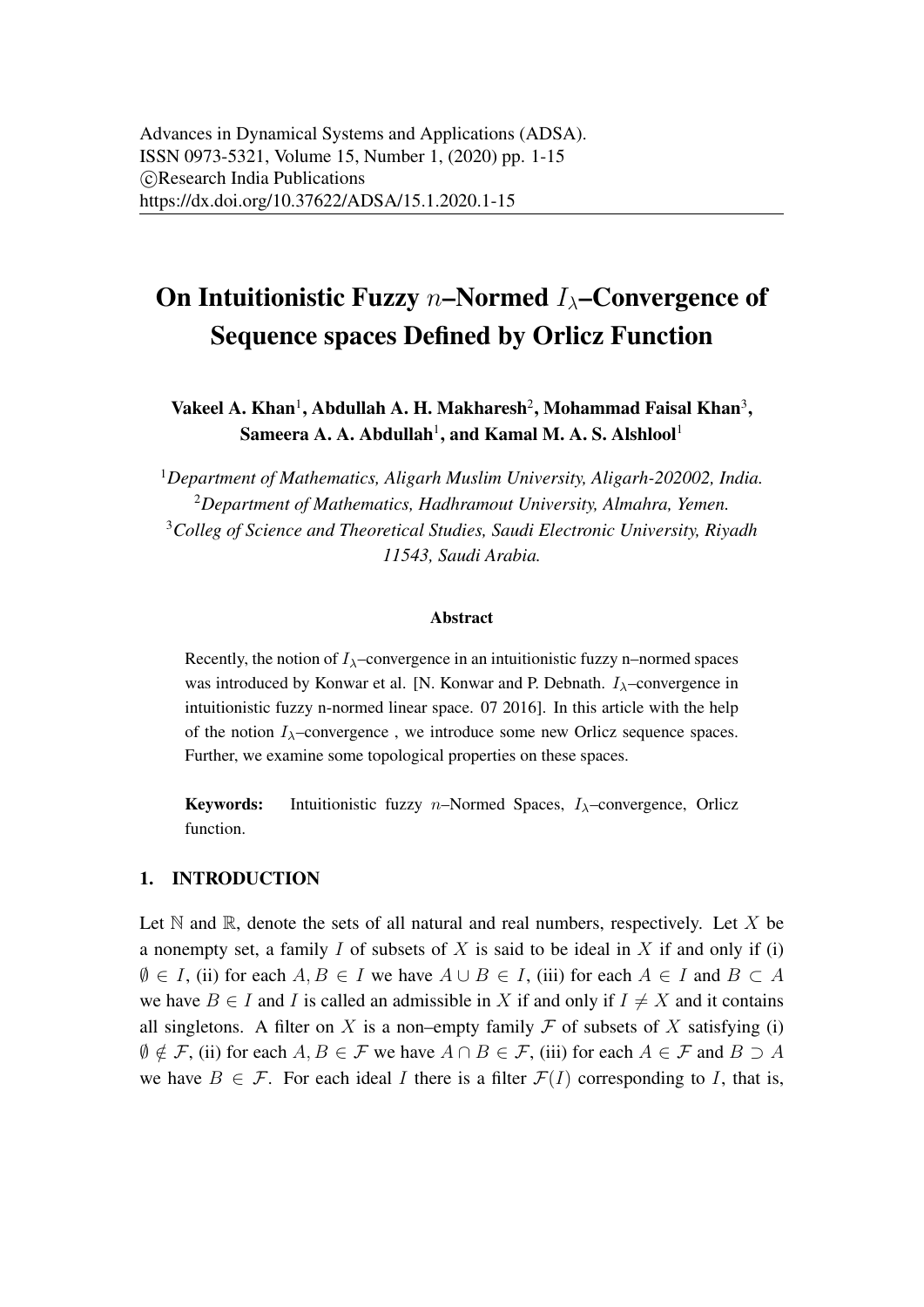$\mathcal{F}(I) = \{K \subseteq X : K^c \in I\}$ . Depends on the structure of ideals of subsets of N, Kostyrko et al. [\[11,](#page-13-0) [12\]](#page-13-1) defined the notion of I–convergence as a generalization of statistical convergence introduced by Fast [\[3\]](#page-12-1) and Steinhaus [\[21\]](#page-14-0). Later, the notion of I–convergence was further investigated and generalized by using different operators, for instance [\[5,](#page-13-2) [7,](#page-13-3) [8,](#page-13-4) [16,](#page-14-1) [20,](#page-14-2) [23\]](#page-14-3). Let  $\lambda = (\lambda_n)$  be a non-decreasing sequence of positive numbers tending to infinity such that  $\lambda_{n+1} \leq \lambda_n + 1, \lambda_1 = 1$ . The generalized laVallée–Poussin mean is defined by

$$
t_n(x) = \frac{1}{\lambda_n} \sum_{k \in J_n} (x_k). \tag{1.1}
$$

Where  $J_n = [n - \lambda_n + 1, n]$ , (see, [\[15\]](#page-13-5)). One of the generalization of our interest in this paper is the notion of  $I_{\lambda}$ –convergence in an Intuitionistic fuzzy *n*–normed space provided by Konwar et al. [\[10\]](#page-13-6).

Recall in [\[13\]](#page-13-7) that an Orlicz function is a function  $M : [0, \infty) \longrightarrow [0, \infty)$ , which is continuous, convex and non–decreasing with  $M(0) = 0$ ,  $M(x) > 0$  and  $M(x) \to \infty$  as  $x \to \infty$ . If the convexity of an Orlicz function is replaced by  $M(x+y) \leq M(x) + M(y)$ then this function is called Modulus function, which was introduced by Nakano [\[18\]](#page-14-4) and it was further investigated with applications to sequences by Maddox [\[22\]](#page-14-5), Musielak [\[17\]](#page-14-6), Tripathy [\[24\]](#page-14-7). It is well known if M is a convex function and  $M(0) = 0$ , then  $M(\lambda x) \leq \lambda M(x)$  for all  $\lambda$  with  $0 \leq \lambda \leq 1$ . Lindenstrauss and Tzafriri [\[14\]](#page-13-8) used the idea of Orlicz function to define the sequence space

$$
l_M = \left\{ x = (x_n) \in \omega : \sum_{n=1}^{\infty} M\left(\frac{|x_n|}{\rho}\right) < \infty \text{ for some } \rho > 0 \right\}
$$

which is called an Orlicz sequence space. This space is a Banach space with the norm

$$
||x|| = \inf \left\{ \rho > 0 : \sum_{n=1}^{\infty} M\left(\frac{|x_n|}{\rho}\right) \le 1 \right\}
$$

For  $M(t) = t^p$  for  $1 \leq p < \infty$ , the space  $l_M$  coincides with the classical sequence space  $l_p$ . An Orlicz function M is said to satisfy  $\Delta_2$ –condition for all values of u if there exists a constant  $K > 0$  such that  $M(Lu) \leq KLM(u)$  for all values  $L > 1$ . Subsequently, Orlicz function was used to defined sequence spaces by Parashar and Choudhary [\[19\]](#page-14-8), Khan et al. [\[25\]](#page-14-9). Later on, with the help of the notion of *I*-convergence, Tripathy and Hazarika [\[24\]](#page-14-7) introduced some new sequence spaces defined by Orlicz function and further studied by Khan et al. [\[4,](#page-13-9) [6,](#page-13-10) [9\]](#page-13-11) and many others.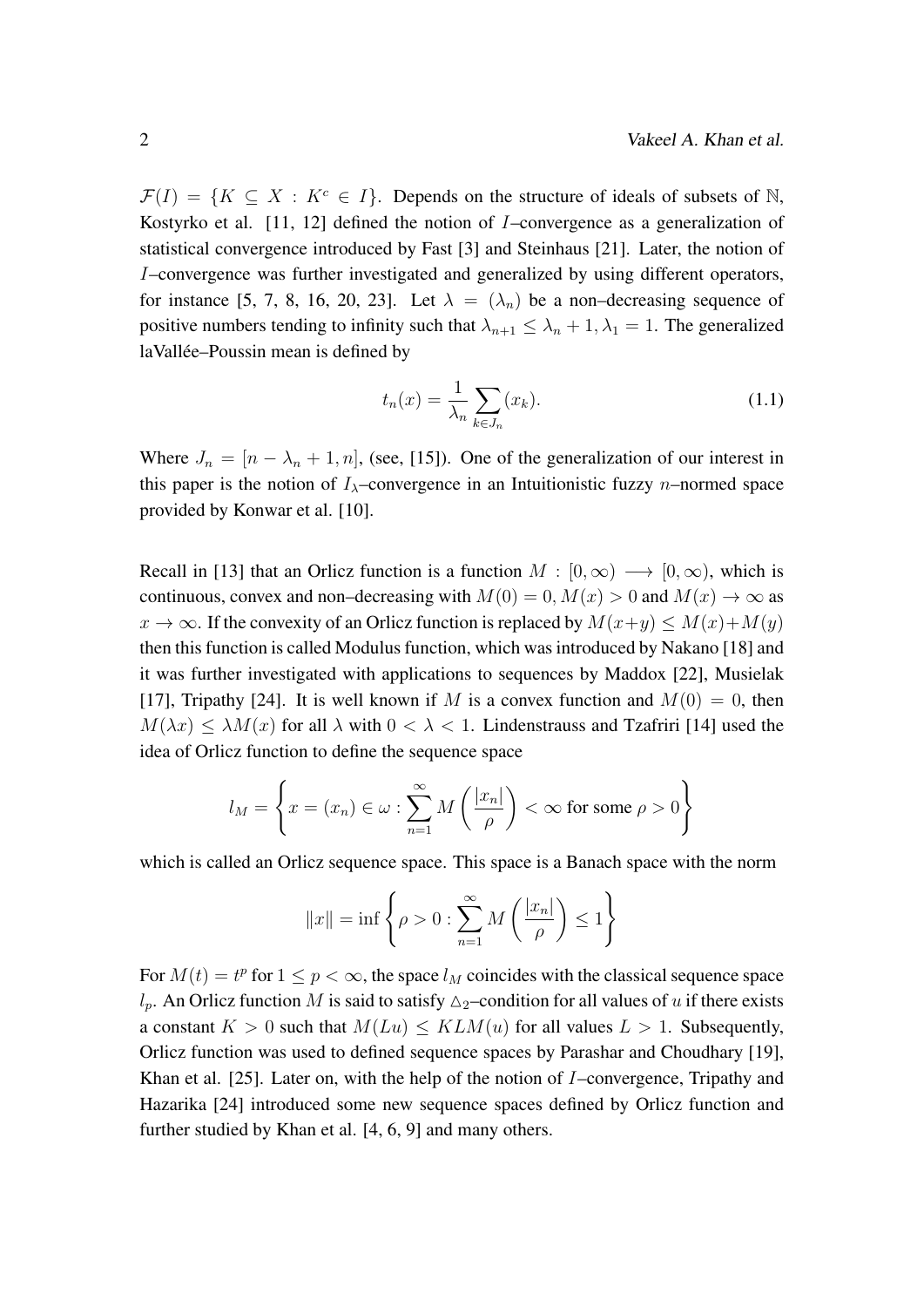In this paper, we define some new intuitionistic fuzzy n–normed  $I_{\lambda}$ –convergent sequence spaces by using Orlicz function and study some of the topological and algebraic properties on these spaces. Further, we present some inclusion relations concerning this new resulting.

Now, we recall some of the definitions that will be used throughout the paper.

**Definition 1.1.** [\[1,](#page-12-2) [26\]](#page-14-10) Let X be a linear space over R of dimension  $d \ge n$ ,  $*$  is a continuous t–norm,  $\Diamond$  is a continuous t–conorm. An intuitionisitic fuzzy subset  $(\mu, \nu)_n$ of  $X^n \times \mathbb{R}$  is called an intuitionisitic fuzzy *n*–norm on X if and only if

- (1) for all  $t \in \mathbb{R}$  with  $t \leq 0$ ,  $\mu(x_1, x_2, \ldots, x_n, t) = 0$ ,
- (2) for all  $t \in \mathbb{R}$  with  $t > 0$ ,  $\mu(x_1, x_2, ..., x_n, t) = 1$  if and only if  $x_1, x_2, ..., x_n$  are linearly dependent,
- (3)  $\mu(x_1, x_2, \ldots, x_n, t)$  is invariant under any permutation of  $x_1, x_2, \ldots, x_n$ ,
- (4) for all  $c \in \mathbb{R}$  with  $c \neq 0$ ,  $\mu(f_1, f_2, \ldots, cf_n, t) = \mu(x_1, x_2, \ldots, x_n, t/|c|)$ ,
- (5) for all  $s, t \in \mathbb{R}$ ,

$$
\mu(x_1, x_2, \ldots, x_n + x'_n, s + t) \geq \mu(x_1, x_2, \ldots, x_n, s) * \mu(x_1, x_2, \ldots, x'_n, t) \},
$$

- **(6)**  $\lim_{t \to \infty} \mu(x_1, x_2, \dots, x_n, t) = 1$ ,
- (7) for all  $t \in \mathbb{R}$  with  $t \leq 0$ ,  $\nu(x_1, x_2, \ldots, x_n, t) = 1$ ,
- (8) for all  $t \in \mathbb{R}$  with  $t > 0$ ,  $\nu(x_1, x_2, \ldots, x_n, t) = 0$  if and only if  $x_1, x_2, \ldots, x_n$  are linearly dependent,
- (9)  $\nu(x_1, x_2, \ldots, x_n, t)$  is invariant under any permutation of  $x_1, x_2, \ldots, x_n$ ,
- (10) for all  $c \in \mathbb{R}$  with  $c \neq 0$ ,  $\nu(f_1, f_2, \ldots, cf_n, t) = \nu(x_1, x_2, \ldots, x_n, t/|c|)$ ,
- (11) for all  $s, t \in \mathbb{R}$ ,

$$
\nu(x_1, x_2, \ldots, x_n + x'_n, s+t) \leq \nu(x_1, x_2, \ldots, x_n, s) \diamond \nu(x_1, x_2, \ldots, x'_n, t) \},
$$

(12)  $\lim_{t\to\infty} \nu(x_1, x_2, \ldots, x_n, t) = 0.$ 

Then the five–tuple  $(X, \mu, \nu, \ast, \diamond)$  is called intuitionisitic fuzzy *n*–normed linear space (for short IFnNS).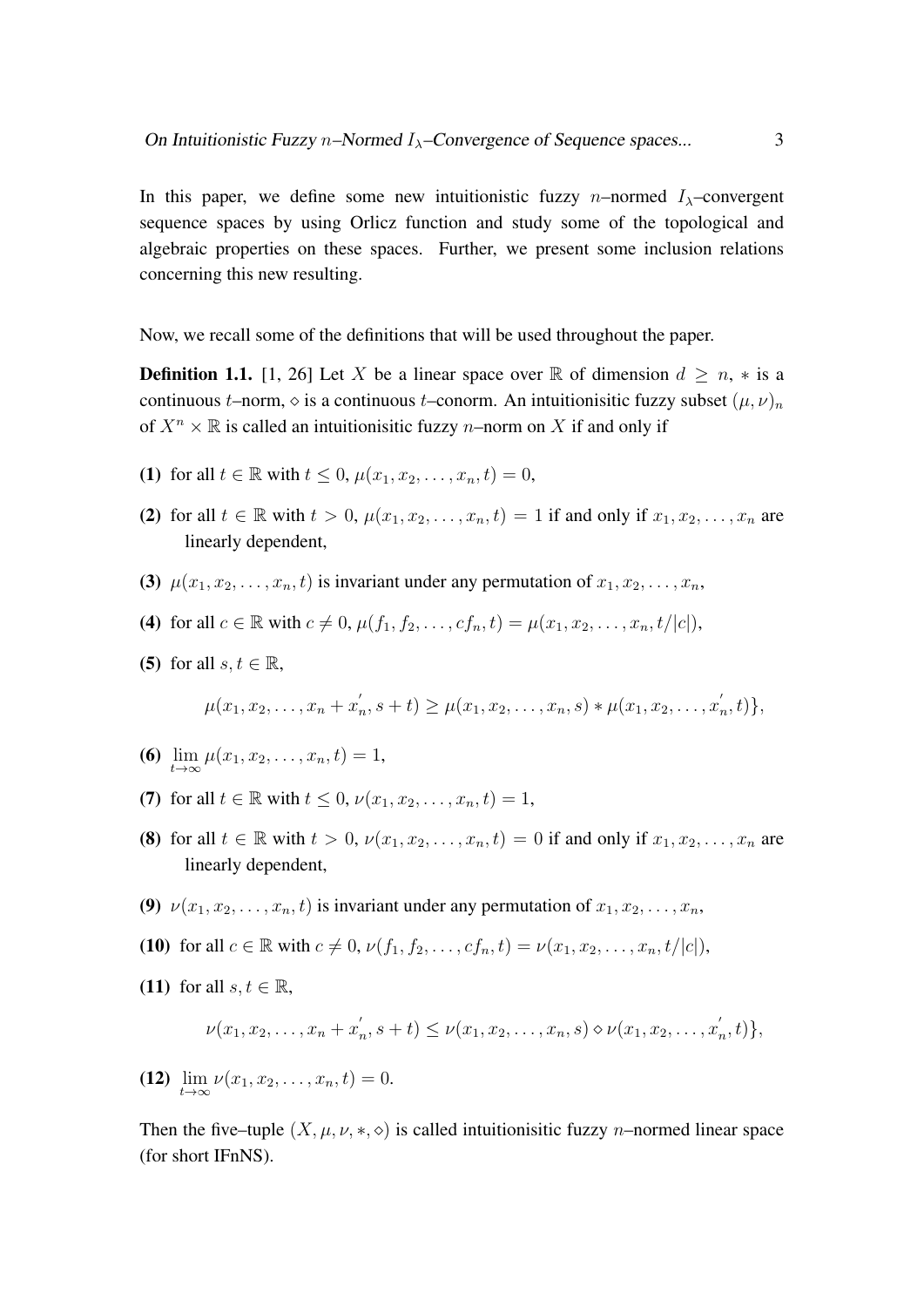**Definition 1.2.** [\[26\]](#page-14-10) Let  $(X, \mu, \nu, \ast, \diamond)$  be an IFnNS. A sequence  $x = (x_k)$  in X is convergent to  $L \in X$  if for each  $y_1, y_2, \ldots, y_{n-1} \in X$ 

 $\lim_{k \to \infty} \mu(y_1, y_2, \dots, y_{n-1}, x_k - L, t) = 1$  and  $\lim_{k \to \infty} \nu(y_1, y_2, \dots, y_{n-1}, x_k - L, t) = 0 \forall t > 0.$ 

**Definition 1.3.** [\[26\]](#page-14-10) Let  $(X, \mu, \nu, *, \diamond)$  be an IFnNS. A sequence  $x = (x_k)$  in X is said to be Cauchy sequence if for each  $y_1, y_2, \ldots, y_{n-1} \in X$ 

$$
\lim_{k \to \infty} \mu(y_1, y_2, \dots, y_{n-1}, x_{k+p} - x_k, t) = 1 \text{ and } \lim_{k \to \infty} \nu(y_1, y_2, \dots, y_{n-1}, x_{k+p} - x_k, t) = 0 \,\forall \, t > 0
$$
\nand it is uniformly on  $p = 1, 2, 3, \dots$ 

**Definition 1.4.** [\[2\]](#page-12-3) Let  $(X, \mu, \nu, *, \diamond)$  be an IFnNS. For  $t > 0$  we define an open ball  $B(x, r, t)$  with center  $x \in X$  and radius  $0 < r < 1$  and  $y_1, y_2, \ldots, y_{n-1} \in X$  as

$$
B(x,r,t) = \{\mu(y_1, y_2, \dots, y_{n-1}, y-x, t) > 1-r \text{ and } \nu(y_1, y_2, \dots, y_{n-1}, y-x, t) < r\}.
$$

**Definition 1.5.** [\[10\]](#page-13-6) Let  $I \subset 2^{\mathbb{N}}$  and let  $(X, \mu, \nu, *, \diamond)$  be an IFnNS. A sequence  $x = (x_k)$  in X is said to be  $I_\lambda$ –convergent to  $L \in X$  with respect to the intuitionistic fuzzy *n*–norm  $(\mu, \nu)_n$  if, for every  $\epsilon > 0$ ,  $t > 0$  and  $y_1, y_2, \ldots, y_{n-1} \in X$ , we have

$$
\left\{ n \in \mathbb{N} : \frac{1}{\lambda_n} \sum_{k \in J_n} \mu(y_1, y_2, \dots, y_{n-1}, x_k - L, t) \le 1 - \epsilon \right\}
$$
  
or 
$$
\frac{1}{\lambda_n} \sum_{k \in J_n} \nu(y_1, y_2, \dots, y_{n-1}, x_k - L, t) \ge \epsilon \right\} \in I.
$$

In this case, L is called the  $I_{\lambda}$ -limit of the sequence  $(x_k)$  and we write  $I_{\lambda}^{(\mu,\nu)_n}$  $\lambda^{\mu,\nu}$ <sup>- $\lim x =$ </sup> L.

#### 2. MAIN RESULTS

In this section, we define some new intuitionistic fuzzy n–normed  $I_{\lambda}$ –convergent sequence spaces by using Orlicz function M and study some topological and algebraic properties of these spaces. Further, we present some inclusion relations concerning this new resulting.

$$
c_{(\mu,\nu)_n}^{I_{\lambda}}(M) =
$$
\n
$$
\left\{ x = (x_k) \in X : \left\{ n \in \mathbb{N} : \frac{1}{\lambda_n} \sum_{k \in J_n} M\left(\frac{\mu(y_1, y_2, \dots, y_{n-1}, x_k - L, t)}{\rho}\right) \le 1 - \epsilon \right\}
$$
\n
$$
\text{or } \frac{1}{\lambda_n} \sum_{k \in J_n} M\left(\frac{\nu(y_1, y_2, \dots, y_{n-1}, x_k - L, t)}{\rho}\right) \ge \epsilon \} \in I \right\}.
$$
\n(2.1)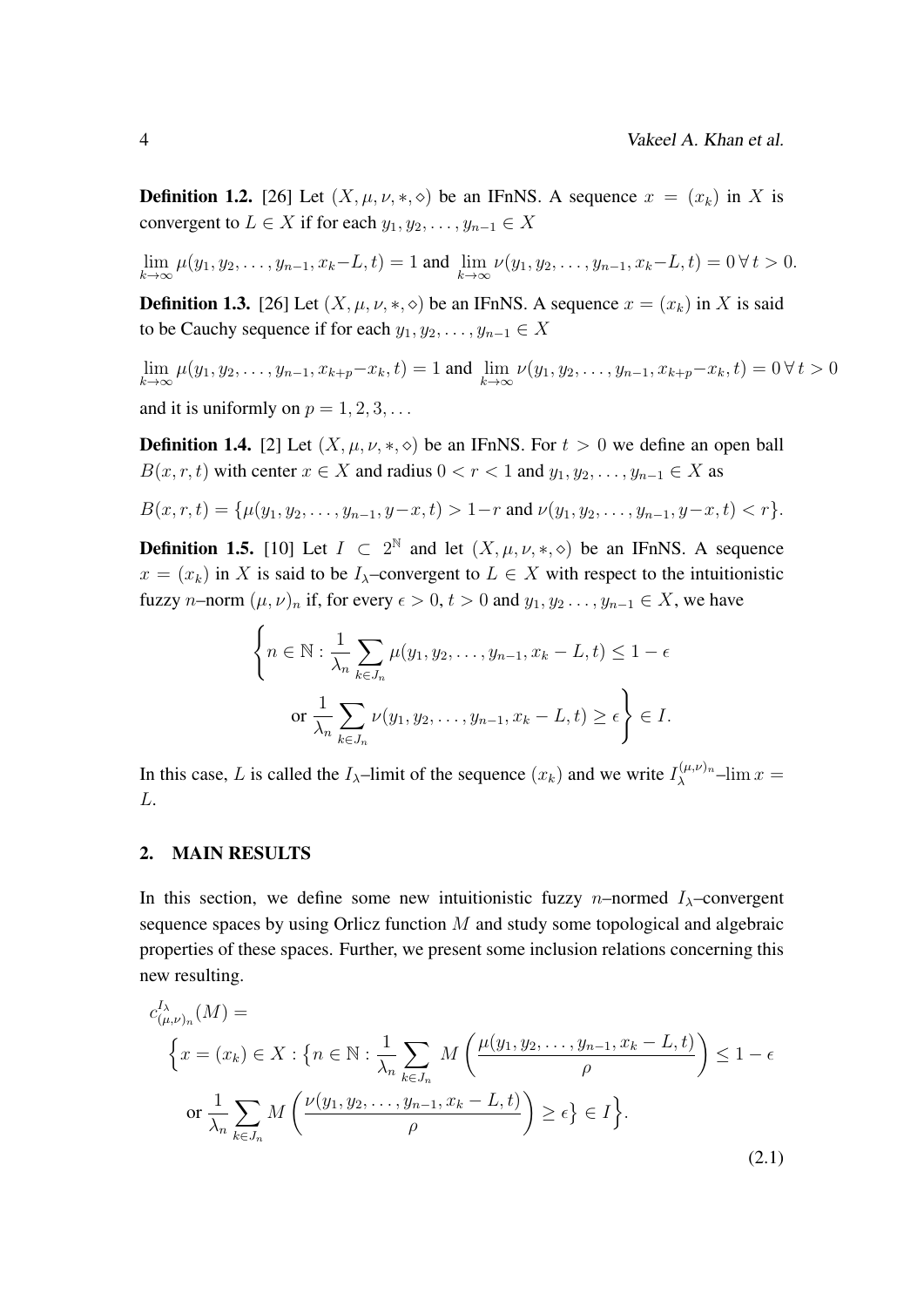On Intuitionistic Fuzzy n–Normed  $I_{\lambda}$ –Convergence of Sequence spaces... 5

$$
c_{0(\mu,\nu)_n}^{I_{\lambda}}(M) = \left\{ x = (x_k) \in X : \{ n \in \mathbb{N} : \frac{1}{\lambda_n} \sum_{k \in J_n} M\left(\frac{\mu(y_1, y_2, \dots, y_{n-1}, x_k, t)}{\rho}\right) \le 1 - \epsilon \text{ or } \frac{1}{\lambda_n} \sum_{k \in J_n} M\left(\frac{\nu(y_1, y_2, \dots, y_{n-1}, x_k, t)}{\rho}\right) \ge \epsilon \} \in I \right\}.
$$
\n(2.2)

We define an open ball with center  $x \in X$  and radius r with respect to t as follows:

$$
B(x, r, t)(M) = \left\{ (z_k) \in X : \{ n \in \mathbb{N} : \frac{1}{\lambda_n} \sum_{k \in J_n} M\left(\frac{\mu(y_1, y_2, \dots, y_{n-1}, x_k - z_k, t)}{\rho}\right) > 1 - r \text{ and } \frac{1}{\lambda_n} \sum_{k \in J_n} M\left(\frac{\nu(y_1, y_2, \dots, y_{n-1}, x_k - z_k, t)}{\rho}\right) < r \} \right\}.
$$
\n(2.3)

**Theorem 2.1.** The spaces  $c_{i\mu}^{I_{\lambda}}$  $\frac{I_{\lambda}}{(\mu,\nu)_n}(M)$  and  $c_{0(}^{I_{\lambda}}$  $\int_{0(\mu,\nu)_n}^{J_\lambda}(M)$  are linear spaces over  $\mathbb R.$ 

*Proof.* We will prove the result for  $c_{(n)}^{I_\lambda}$  $\binom{I_{\lambda}}{(\mu,\nu)_n}(M)$ . The proof for the other space will follow similarly. Let  $x = (x_k)$ ,  $z = (z_k) \in c_{(u)}^{I_\lambda}$  $(\mu_{(\mu,\nu)_n}^{J_\lambda}(M)$  and  $\alpha,\beta$  are scalars. Chose  $\epsilon \in (0,1)$ and  $\rho_i$  for  $i = 1, 2, 3, \ldots$  such that for any Orlicz function M and a non-decreasing sequence of positive numbers  $\lambda = (\lambda_n)$ , we have  $\frac{1}{\lambda_n} \sum_{k \in J_n} M(\frac{1-\epsilon_n}{\rho_3})$  $\frac{1-\epsilon}{\rho_3}$  > 1 –  $\epsilon$  and 1  $\frac{1}{\lambda_n} \sum_{k \in J_n} M(\frac{\epsilon}{\rho_2})$  $\frac{\epsilon}{\rho_3}$ ) <  $\epsilon$ . Therefore,

$$
\left\{ n \in \mathbb{N} : \frac{1}{\lambda_n} \sum_{k \in J_n} M\left(\frac{\mu(y_1, y_2, \dots, y_{n-1}, x_k - L_1, \frac{t}{2})}{\rho_1}\right) \le 1 - \epsilon \right\}
$$
  
or 
$$
\frac{1}{\lambda_n} \sum_{k \in J_n} M\left(\frac{\nu(y_1, y_2, \dots, y_{n-1}, x_k - L_1, \frac{t}{2})}{\rho_1}\right) \ge \epsilon \right\} \in I
$$

and

$$
\left\{ n \in \mathbb{N} : \frac{1}{\lambda_n} \sum_{k \in J_n} M\left(\frac{\mu(y_1, y_2, \dots, y_{n-1}, z_k - L_2, \frac{t}{2})}{\rho_2}\right) \le 1 - \epsilon
$$
  
or 
$$
\frac{1}{\lambda_n} \sum_{k \in J_n} M\left(\frac{\nu(y_1, y_2, \dots, y_{n-1}, z_k - L_2, \frac{t}{2})}{\rho_2}\right) \ge \epsilon \right\} \in I.
$$

Let  $\rho_3 = \max\{\rho_1, \rho_2\}$ , for some  $L_1, L_2 \in \mathbb{R}$ . Let

$$
A_1 = \left\{ n \in \mathbb{N} : \frac{1}{\lambda_n} \sum_{k \in J_n} M\left(\frac{\mu(y_1, y_2, \dots, y_{n-1}, x_k - L_1, \frac{t}{2|\alpha|})}{\rho_1}\right) > 1 - \epsilon \right\}
$$
  
and 
$$
\frac{1}{\lambda_n} \sum_{k \in J_n} M\left(\frac{\nu(y_1, y_2, \dots, y_{n-1}, x_k - L_1, \frac{t}{2|\alpha|})}{\rho_1}\right) < \epsilon \right\} \in \mathcal{F}(I)
$$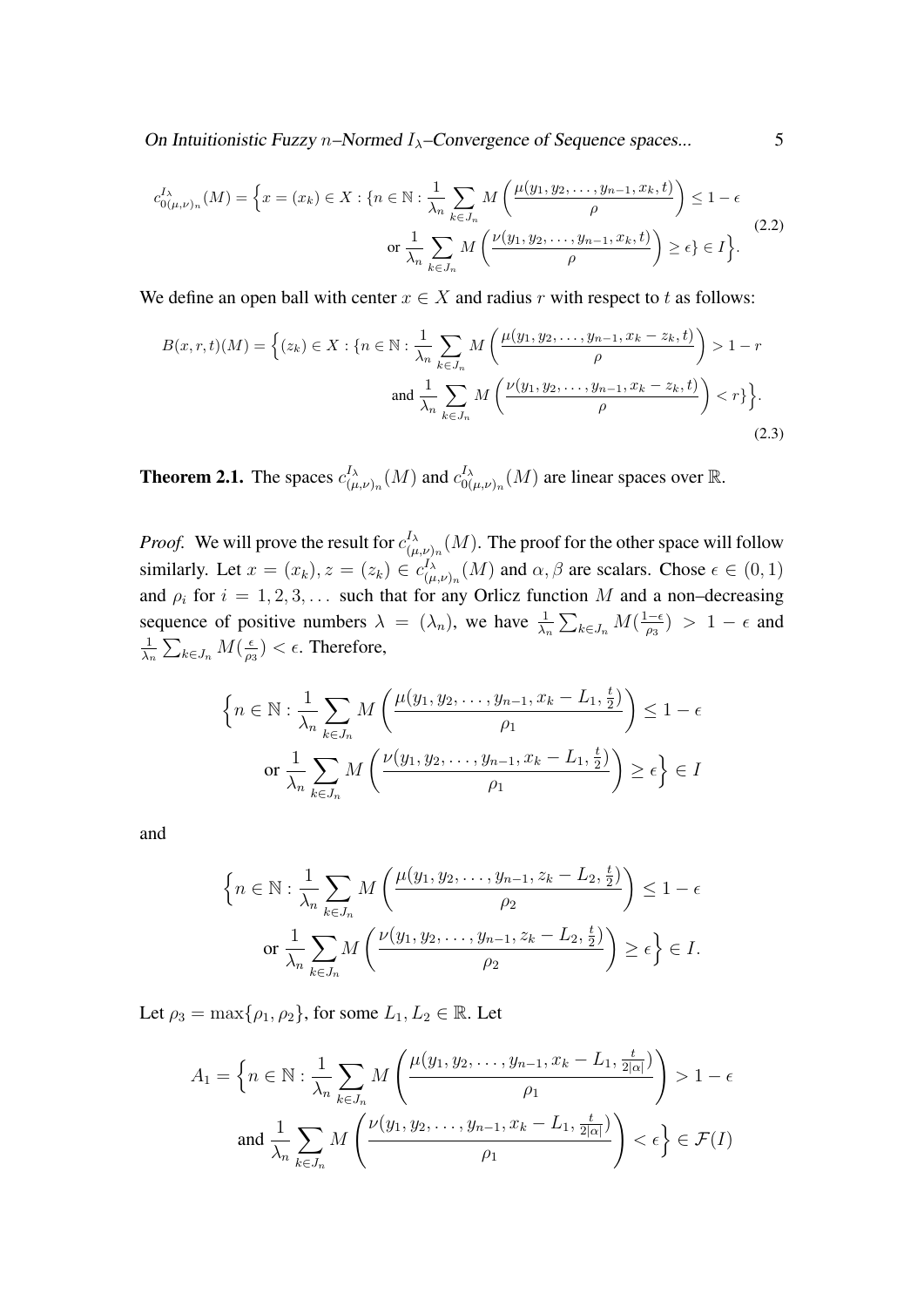and

$$
A_2 = \left\{ n \in \mathbb{N} : \frac{1}{\lambda_n} \sum_{k \in J_n} M\left(\frac{\mu(y_1, y_2, \dots, y_{n-1}, z_k - L_2, \frac{t}{2|\beta|})}{\rho_2}\right) > 1 - \epsilon \text{ and } \frac{1}{\lambda_n} \sum_{k \in J_n} M\left(\frac{\nu(y_1, y_2, \dots, y_{n-1}, z_k - L_2, \frac{t}{2|\beta|})}{\rho_2}\right) < \epsilon \right\} \in \mathcal{F}(I).
$$

Since *M* is non–decreasing and convex function, we have

$$
\frac{1}{\lambda_n} \sum_{k \in J_n} M\left(\frac{\mu(y_1, y_2, \dots, y_{n-1}, \alpha x_k + \beta z_k - (\alpha L_1 + \beta L_2), t)}{\rho_3}\right)
$$
\n
$$
\geq \frac{1}{\lambda_n} \sum_{k \in J_n} M\left(\frac{\mu(y_1, y_2, \dots, y_{n-1}, \alpha x_k - \alpha L_1, \frac{t}{2}) * \mu(y_1, y_2, \dots, y_{n-1}, \beta z_k - \beta L_2, \frac{t}{2})}{\rho_3}\right)
$$
\n
$$
= \frac{1}{\lambda_n} \sum_{k \in J_n} M\left(\frac{\mu(y_1, y_2, \dots, y_{n-1}, x_k - L_1, \frac{t}{2|\alpha|}) * \mu(y_1, y_2, \dots, y_{n-1}, z_k - \beta L_2, \frac{t}{2|\beta|}}{\rho_3}\right)
$$
\n
$$
\geq \frac{1}{\lambda_n} \sum_{k \in J_n} M\left(\frac{(1 - \epsilon) * (1 - \epsilon)}{\rho_3}\right) > \frac{1}{\lambda_n} \sum_{k \in J_n} M\left(\frac{1 - \epsilon}{\rho_3}\right) > 1 - \epsilon.
$$

and

$$
\frac{1}{\lambda_n} \sum_{k \in J_n} M\left(\frac{\nu(y_1, y_2, \dots, y_{n-1}, \alpha x_k + \beta z_k - (\alpha L_1 + \beta L_2), t)}{\rho_3}\right)
$$
\n
$$
\leq \frac{1}{\lambda_n} \sum_{k \in J_n} M\left(\frac{\nu(y_1, y_2, \dots, y_{n-1}, \alpha x_k - \alpha L_1, \frac{t}{2}) * \nu(y_1, y_2, \dots, y_{n-1}, \beta z_k - \beta L_2, \frac{t}{2})}{\rho_3}\right)
$$
\n
$$
= \frac{1}{\lambda_n} \sum_{k \in J_n} M\left(\frac{\nu(y_1, y_2, \dots, y_{n-1}, x_k - L_1, \frac{t}{2|\alpha|}) * \nu(y_1, y_2, \dots, y_{n-1}, z_k - \beta L_2, \frac{t}{2|\beta|})}{\rho_3}\right)
$$
\n
$$
\leq \frac{1}{\lambda_n} \sum_{k \in J_n} M\left(\frac{\epsilon \diamond \epsilon}{\rho_3}\right) < \frac{1}{\lambda_n} \sum_{k \in J_n} M\left(\frac{\epsilon}{\rho_3}\right) < \epsilon.
$$

Therefore,

$$
\left\{ n \in \mathbb{N} : \frac{1}{\lambda_n} \sum_{k \in J_n} M\left(\frac{\mu(y_1, y_2, \dots, y_{n-1}, \alpha x_k + \beta z_k - (\alpha L_1 + \beta L_2), t)}{\rho_3}\right) \le 1 - \epsilon
$$
  
or 
$$
\frac{1}{\lambda_n} \sum_{k \in J_n} M\left(\frac{\nu(y_1, y_2, \dots, y_{n-1}, \alpha x_k + \beta(z_k) - (\alpha L_1 + \beta L_2), t)}{\rho_3}\right) \ge \epsilon \right\} \supseteq A \cap A_2.
$$

Therefore,  $(\alpha x + \beta z) \in c_{(n)}^{I_{\lambda}}$  $\prod_{(\mu,\nu)_n}^{I_\lambda}$ . Hence,  $c^{I_\lambda}_{(\mu)}$  $\int_{(\mu,\nu)_n}^{I_\lambda}(M)$  is a linear space.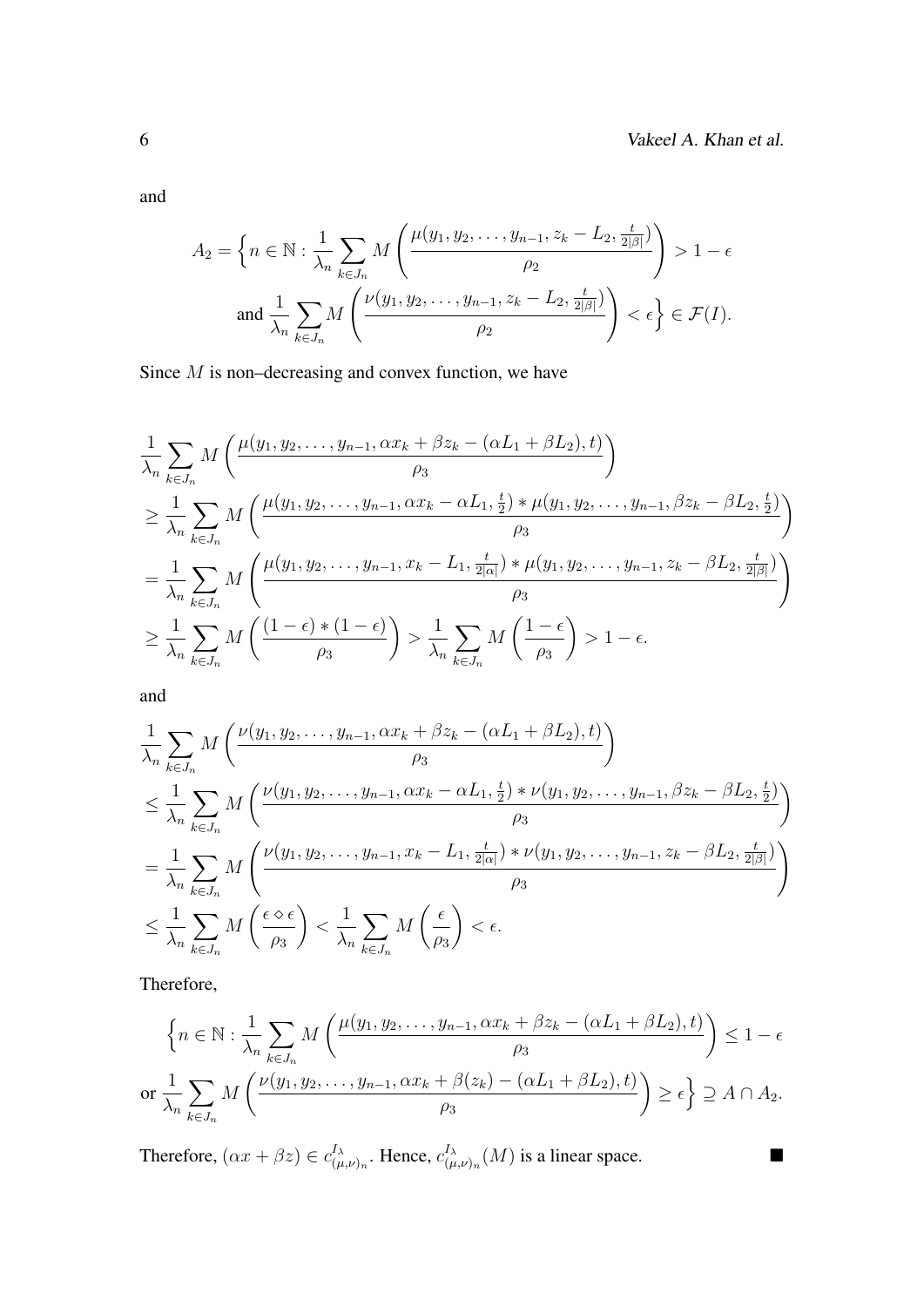On Intuitionistic Fuzzy n–Normed  $I_{\lambda}$ –Convergence of Sequence spaces... 7

**Theorem 2.2.** Every open ball  $B(x, r, t)(M)$  is an open set in  $c_{0}^{I_{\lambda}}$  $\iota_{(\mu,\nu)_n}^{\scriptscriptstyle I_{\lambda}}(M).$ 

*Proof.* Let  $B(x, r, t)(M)$  be an open ball with center x and radius r with respect to t, that is

$$
B(x, r, t)(M) = \left\{ z = (z_k) \in X : \{ n \in \mathbb{N} : \frac{1}{\lambda_n} \sum_{k \in J_n} M\left(\frac{\mu(y_1, y_2, \dots, y_{n-1}, x_k - z_k, t)}{\rho}\right) > 1 - r \text{ and } \frac{1}{\lambda_n} \sum_{k \in J_n} M\left(\frac{\nu(y_1, y_2, \dots, y_{n-1}, x_k - z_k, t)}{\rho}\right) < r \} \right\}.
$$

Let  $z \in B(x, r, t)(M)$ . Then

$$
\frac{1}{\lambda_n} \sum_{k \in J_n} M\left(\frac{\mu(y_1, y_2, \dots, y_{n-1}, x_k - z_k, t)}{\rho}\right) > 1 - r
$$
  
and 
$$
\frac{1}{\lambda_n} \sum_{k \in J_n} M\left(\frac{\nu(y_1, y_2, \dots, y_{n-1}, x_k - z_k, t)}{\rho}\right) < r.
$$

Then, there exists  $t_0 \in (0, t)$  such that

$$
\frac{1}{\lambda_n} \sum_{k \in J_n} M\left(\frac{\mu(y_1, y_2, \dots, y_{n-1}, x_k - z_k, t_0)}{\rho}\right) > 1 - r
$$
  
and 
$$
\frac{1}{\lambda_n} \sum_{k \in J_n} M\left(\frac{\nu(y_1, y_2, \dots, y_{n-1}, x_k - z_k, t_0)}{\rho}\right) < r.
$$

Putting  $r_0 = \frac{1}{\lambda_0}$  $\frac{1}{\lambda_n} \sum$  $k \in J_n$  $M\left(\frac{\mu(y_1,y_2,\dots,y_{n-1},(x_k)-(z_k),t_0)}{H}\right)$ ρ ), we have  $r_0 > 1 - r$ ,

there exists

s ∈ (0, 1) such that  $r_0 > 1 - s > 1 - r$ . For  $r_0 > 1 - s$ , we have  $r_1, r_2 \in (0, 1)$  such that  $r_0 * r_1 > 1 - s$  and  $(1 - r_0) \circ (1 - r_2) \leq s$ . Putting  $r_3 = \max\{r_1, r_2\}$ . Consider the ball  $B(z, 1 - r_3, t - t_0)(M)$ . We prove that  $B(z, 1 - r_3, t - t_0)(M) \subset B(x, r, t)(M)$ . Let  $q = (q_k) \in B(z, 1 - r_3, t - t_0)(M)$ , then

$$
\frac{1}{\lambda_n}\sum_{k\in J_n} M\left(\frac{\mu(y_1, y_2, \dots, y_{n-1}, z_k - q_k, t - t_0)}{\rho}\right) > r_3
$$

and

$$
\frac{1}{\lambda_n}\sum_{k\in J_n}M\left(\frac{\nu(y_1,y_2,\ldots,y_{n-1},z_k-q_k,t-t_0)}{\rho}\right)<1-r_3.
$$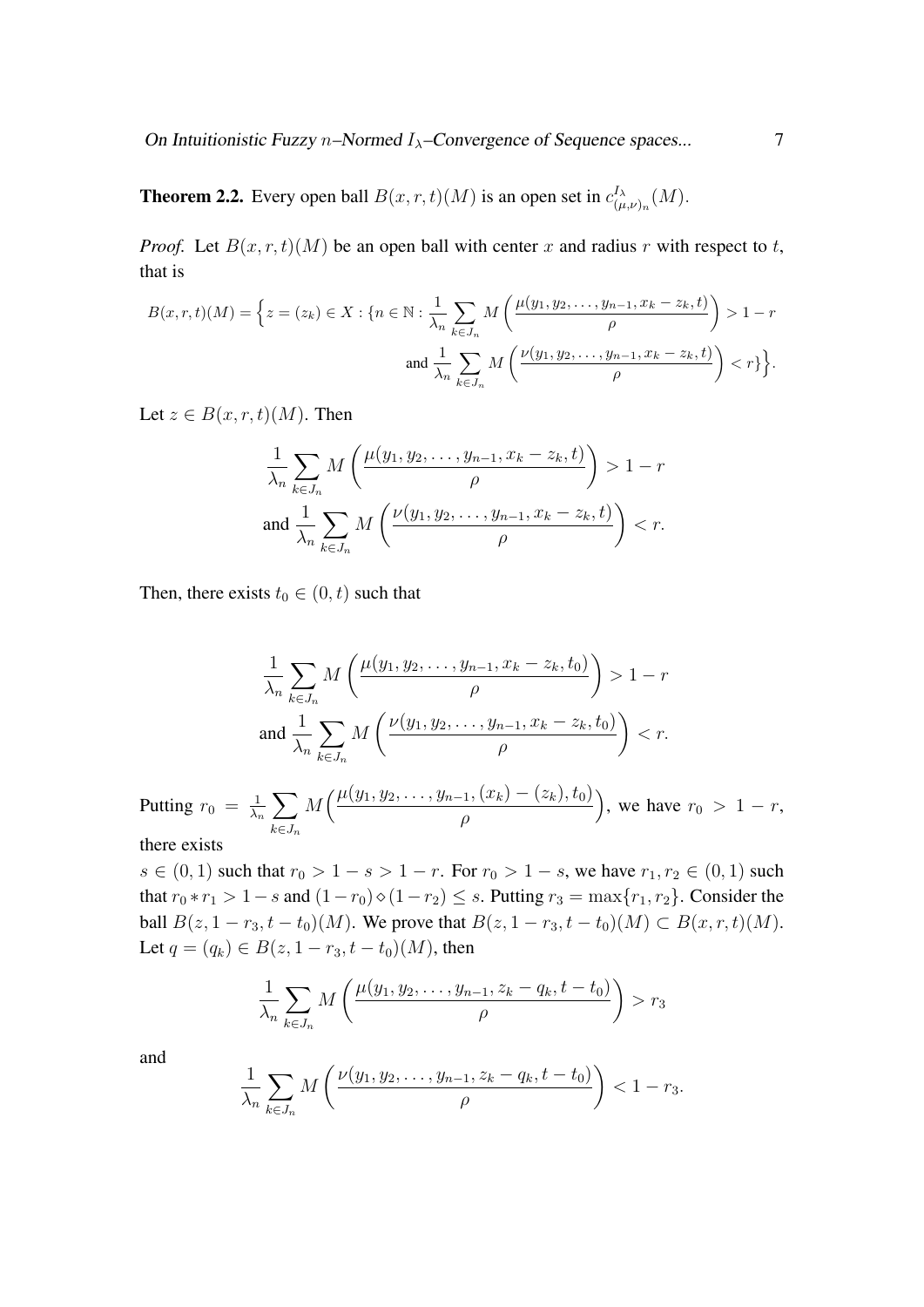Therefore,

$$
\frac{1}{\lambda_n} \sum_{k \in J_n} M\left(\frac{\mu(y_1, y_2, \dots, y_{n-1}, x_k - q_k, t)}{\rho}\right)
$$
\n
$$
\geq \frac{1}{\lambda_n} \sum_{k \in J_n} M\left(\frac{\mu(y_1, y_2, \dots, y_{n-1}, x_k - z_k, t_0) * \mu(y_1, y_2, \dots, y_{n-1}, z_k - q_k, t - t_0)}{\rho}\right)
$$
\n
$$
\geq r_0 * r_3 \geq r_0 * r_3 > 1 - s > 1 - r
$$

and

$$
\frac{1}{\lambda_n} \sum_{k \in J_n} M\left(\frac{\nu(y_1, y_2, \dots, y_{n-1}, x_k - q_k, t)}{\rho}\right)
$$
\n
$$
\leq \frac{1}{\lambda_n} \sum_{k \in J_n} M\left(\frac{\nu(y_1, y_2, \dots, y_{n-1}, x_k - z_k, t_0) \diamond \nu(y_1, y_2, \dots, y_{n-1}, z_k - q_k, t - t_0)}{\rho}\right)
$$
\n
$$
\leq (1 - r_0) \diamond (1 - r_3) \leq (1 - r_0) \diamond (1 - r_3) \leq s < r.
$$

Thus,  $q \in B(x, r, t)(M)$  and hence  $B(z, 1 - r_3, t - t_0)(M) \subset B(x, r, t)(M)$ .

**Definition 2.1.** Let  $(X, \mu, \nu, \ast, \diamond)$  be an IfnNS. Define

$$
\tau_{(\mu,\nu)_n}^{I_\lambda}(M) = \{ A \subset c_{(\mu,\nu)_n}^{I_\lambda}(M) : \text{ for each } x \in A \text{ there exists } t > 0
$$

$$
r \in (0,1) \text{ such that } B(x,r,t)(M) \subset A \}.
$$

Then,  $\tau_{\mu}^{I_{\lambda}}$  $\iota_{(\mu,\nu)_n}^{I_\lambda}(M)$  is a topology on  $c_{(\mu}^{I_\lambda})$  $^{{I}_{\lambda}}_{(\mu,\nu)_{n}}(M).$ 

**Theorem 2.3.** The sequence spaces  $c_{(n)}^{I_{\lambda}}$  $\int_{(\mu,\nu)_n}^{I_\lambda} (M)$  and  $c_{00}^{I_\lambda}$  $\int_{0(\mu,\nu)_n}^{\mu_\lambda}(M)$  are Hausdorff spaces.

*Proof.* We prove the result for  $c_{\mu}^{I_{\lambda}}$  $\frac{I_{\lambda}}{(\mu,\nu)_{n}}(M).$  The result for  $c_{00}^{I_{\lambda}}$  $\int_{0(\mu,\nu)_n}^{\mu_\lambda} (M)$  can be established Similarly. Let  $x, z \in c_{0}^{I_{\lambda}}$  $\int_{(\mu,\nu)_n}^{\Lambda} (M)$  such that  $x \neq z$ . Then

$$
0 < \frac{1}{\lambda_n} \sum_{k \in J_n} M\left(\frac{\mu(y_1, y_2, \dots, y_{n-1}, x - z, t)}{\rho}\right) < 1
$$
\nand

\n
$$
0 < \frac{1}{\lambda_n} \sum_{k \in J_n} M\left(\frac{\nu(y_1, y_2, \dots, y_{n-1}, x - z, t)}{\rho}\right) < 1.
$$

Putting  $r_1 = \frac{1}{\lambda_1}$  $\frac{1}{\lambda_n} \sum$  $k \in J_n$ M  $\int \mu(y_1, y_2, \ldots, y_{n-1}, x-z, t)$ ρ  $\setminus$ and  $r_2 =$ 1  $\frac{1}{\lambda_n} \sum$  $k \in J_n$ M  $\left(\nu(y_1, y_2, \ldots, y_{n-1}, x-z, t)\right)$ ρ  $\setminus$ and  $r = \max\{r_1, 1 - r_2\}$ . For each  $r_0 \in$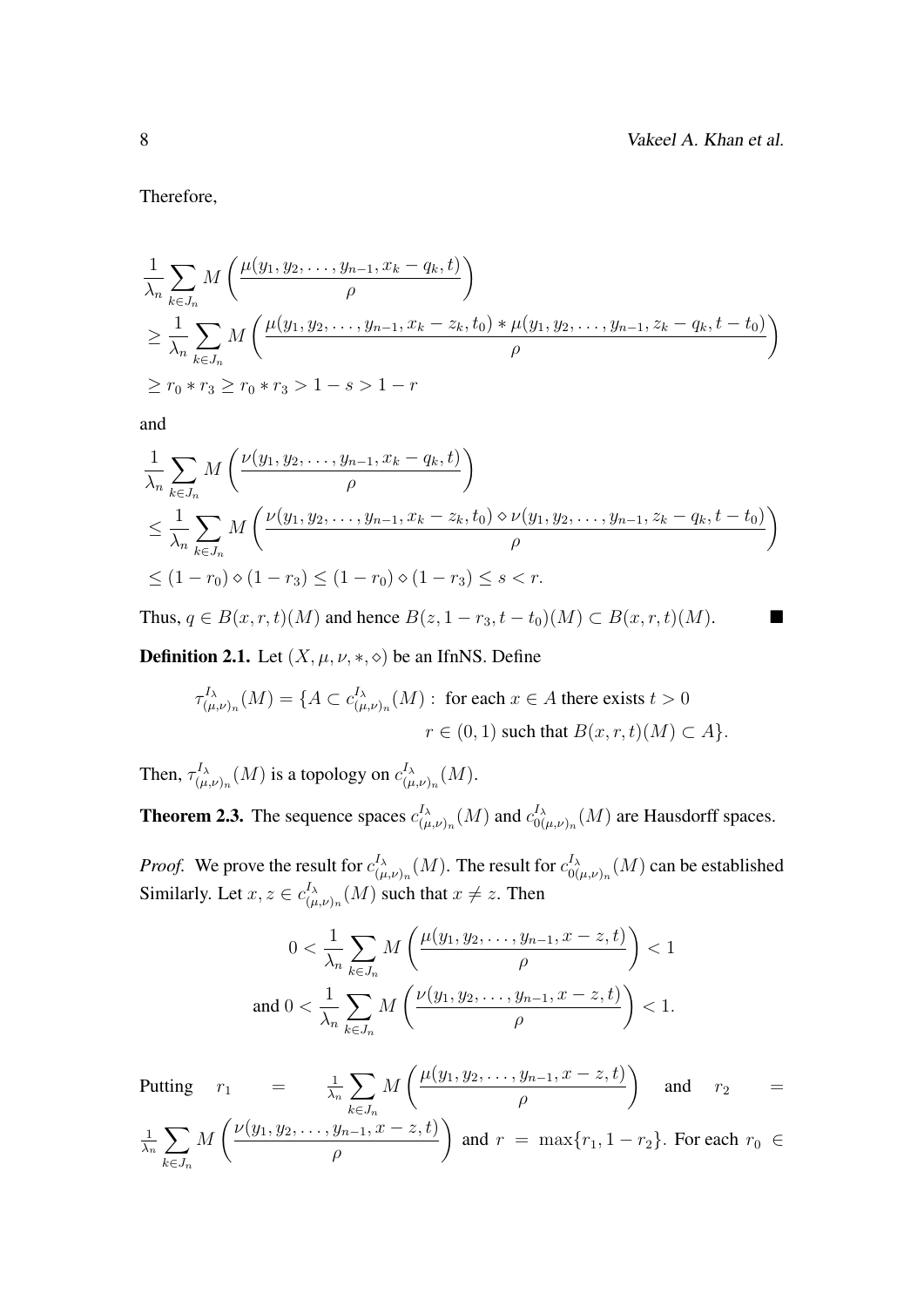$(r, 1)$ , there exist  $r_3$  and  $r_4$  such that  $r_3 * r_3 \ge r_0$  and  $(1 - r_4) \diamond (1 - r_4) \le (1 - r_0)$ . Putting  $r_5 = \max\{r_3, 1 - r_4\}$  and consider the open balls  $B(x, 1 - r_5, \frac{t_5}{2})$  $(\frac{t}{2})$  and  $B(z,1-r_5,\frac{t}{2})$  $\frac{t}{2}$ ). Then clearly  $B(x, 1 - r_5, \frac{t}{2})$  $(\frac{t}{2}) \cap B(z, 1-r_5, \frac{t}{2})$  $(\frac{t}{2}) = \emptyset$ . For if there exists  $q \in B(x, 1-r_5, \frac{t}{2})$  $(\frac{t}{2}) \cap B(z, 1-r_5, \frac{t}{2})$  $(\frac{t}{2})$ , we have

$$
r_1 = \frac{1}{\lambda_n} \sum_{k \in J_n} M\left(\frac{\mu(y_1, y_2, \dots, y_{n-1}, x - z, t)}{\rho}\right)
$$
  
\n
$$
\geq \frac{1}{\lambda_n} \sum_{k \in J_n} M\left(\frac{\mu(y_1, y_2, \dots, y_{n-1}, x - q, \frac{t}{2}) * \mu(y_1, y_2, \dots, y_{n-1}, q - z, \frac{t}{2})}{\rho}\right)
$$
  
\n
$$
\geq r_5 * r_5 \geq r_3 * r_3 \geq r_0 > r_1
$$

and

$$
r_2 = \frac{1}{\lambda_n} \sum_{k \in J_n} M\left(\frac{\nu(y_1, y_2, \dots, y_{n-1}, x - z, t)}{\rho}\right)
$$
  
\$\leq \frac{1}{\lambda\_n} \sum\_{k \in J\_n} M\left(\frac{\nu(y\_1, y\_2, \dots, y\_{n-1}, x - q, \frac{t}{2}) \diamond \nu(y\_1, y\_2, \dots, y\_{n-1}, q - z, \frac{t}{2})}{\rho}\right)\$  
\$\leq (1 - r\_5) \diamond (1 - r\_5) \leq (1 - r\_4) \diamond (1 - r\_4) \leq (1 - r\_0) < r\_2\$

which is a contradiction. Hence,  $c_{\mu}^{I_{\lambda}}$  $\int_{(\mu,\nu)_n}^{I_\lambda}(M)$  is Hausdorff space.

**Theorem 2.4.** Let  $c_{0}^{I_{\lambda}}$  $_{(\mu,\nu)_{n}}^{I_{\lambda}}(M)$  be an IFnNS and  $\tau^{I_{\lambda}}_{(\mu}$  $\epsilon_{(\mu, \nu)_n}^{I_{\lambda}}(M)$  is a topology on  $c_{(\mu}^{I_{\lambda}})$  $\iota_{(\mu,\nu)_n}^{\scriptscriptstyle I_{\lambda}}(M).$ Then a sequence  $(x_k) \in c_{(n)}^{I_\lambda}$  $\chi_{(\mu,\nu)_n}^{\mu_\lambda}(M), x_k \to x$  if and only if

$$
\frac{1}{\lambda_n} \sum_{k \in J_n} M\left(\frac{\mu(y_1, y_2, \dots, y_{n-1}, x_k - x, t)}{\rho}\right) \to 1
$$
\n
$$
\text{and } \frac{1}{\lambda_n} \sum_{k \in J_n} M\left(\frac{\nu(y_1, y_2, \dots, y_{n-1}, x_k - x, t)}{\rho}\right) \to 0 \text{ as } k \to \infty.
$$

*Proof.* Fix  $t > 0$ . Suppose  $x_k \to x$ . Then for  $r \in (0, 1)$ , there exists  $n_0 \in \mathbb{N}$  such that  $(x_k) \in B(x, r, t)$  (*M*) for all  $k \geq n_0$ . Therefore,

$$
\frac{1}{\lambda_n} \sum_{k \in J_n} M\left(\frac{\mu(y_1, y_2, \dots, y_{n-1}, x_k - x, t)}{\rho}\right) < r
$$
\n
$$
\text{and } \frac{1}{\lambda_n} \sum_{k \in J_n} M\left(\frac{\nu(y_1, y_2, \dots, y_{n-1}, x_k - x, t)}{\rho}\right) < r,
$$

Hence,

$$
\frac{1}{\lambda_n} \sum_{k \in J_n} M\left(\frac{\mu(y_1, y_2, \dots, y_{n-1}, x_k - x, t)}{\rho}\right) \to 1
$$
  
and 
$$
\frac{1}{\lambda_n} \sum_{k \in J_n} M\left(\frac{\nu(y_1, y_2, \dots, y_{n-1}, x_k - x, t)}{\rho}\right) \to 0
$$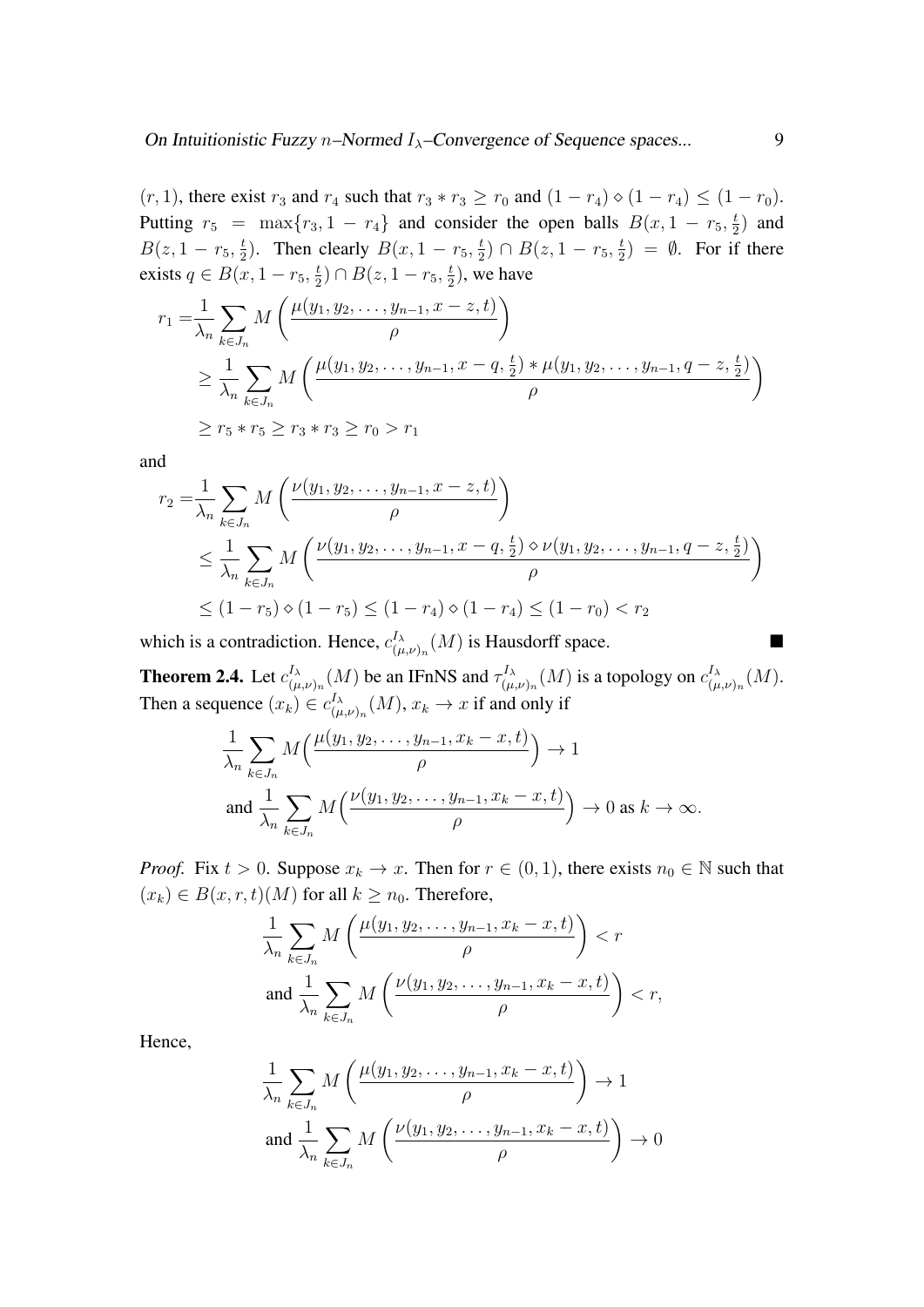as  $k \to \infty$ . Conversely, if for each  $t > 0$ ,

$$
\frac{1}{\lambda_n} \sum_{k \in J_n} M\left(\frac{\mu(y_1, y_2, \dots, y_{n-1}, x_k - x, t)}{\rho}\right) \to 1
$$
\n
$$
\text{and } \frac{1}{\lambda_n} \sum_{k \in J_n} M\left(\frac{\nu(y_1, y_2, \dots, y_{n-1} x_k - x, t)}{\rho}\right) \to 0 \text{ as } k \to \infty,
$$

then for  $r \in (0, 1)$ , there exists  $n_0 \in \mathbb{N}$  such that

$$
1 - \frac{1}{\lambda_n} \sum_{k \in J_n} M\left(\frac{\mu(y_1, y_2, \dots, y_{n-1}, x_k - x, t)}{\rho}\right) < r
$$
\n
$$
\text{and } \frac{1}{\lambda_n} \sum_{k \in J_n} M\left(\frac{\nu(y_1, y_2, \dots, y_{n-1}, x_k - x, t)}{\rho}\right) < r
$$

for all  $k \geq n_0$ . It follows that

$$
\frac{1}{\lambda_n} \sum_{k \in J_n} M\left(\frac{\mu(y_1, y_2, \dots, y_{n-1}, x_k - x, t)}{\rho}\right) > 1 - r
$$
  
and 
$$
\frac{1}{\lambda_n} \sum_{k \in J_n} M\left(\frac{\nu(y_1, y_2, \dots, y_{n-1}, x_k - x, t)}{\rho}\right) < r
$$

for all  $k \ge n_0$ . Thus  $(x_k) \in B(x, r, t)(M)$  for all  $k \ge n_0$  and hence  $x_k \to x$ .

**Theorem 2.5.** A sequence  $x = (x_k) \in c_{(n_k)}^{I_\lambda}$  $\int_{(\mu,\nu)_n}^{\Lambda} (M)$  is *I*-convergent if and only if for every  $\epsilon > 0$  and  $t > 0$  there exists a number  $N = N(x, \epsilon, t)$  such that

$$
\left\{ n \in \mathbb{N} : \frac{1}{\lambda_n} \sum_{k \in J_n} M\left(\frac{\mu(y_1, y_2, \dots, y_{n-1}, x_k - x_N, \frac{t}{2})}{\rho}\right) > 1 - \epsilon \right\}
$$
  
and 
$$
\frac{1}{\lambda_n} \sum_{k \in J_n} M\left(\frac{\nu(y_1, y_2, \dots, y_{n-1}, x_k - x_N, \frac{t}{2})}{\rho}\right) < \epsilon \right\} \in \mathcal{F}(I).
$$

*Proof.* Suppose that  $I_{\lambda}^{(\mu,\nu)_n}$  –  $\lim x = L$  and let  $\epsilon > 0$ ,  $t > 0$ . For a given  $\epsilon > 0$ , choose s > 0 such that  $(1 - \epsilon) * (1 - \epsilon) > 1 - s$  and  $\epsilon \diamond \epsilon < s$ . Then for each  $x \in c_{\epsilon m}^{I_{\lambda}}$  $\iota_{(\mu,\nu)_n}^{\scriptscriptstyle I_{\lambda}}(M),$ 

$$
A = \left\{ n \in \mathbb{N} : \frac{1}{\lambda_n} \sum_{k \in J_n} M\left(\frac{\mu(y_1, y_2, \dots, y_{n-1}, x_k - x_N, \frac{t}{2})}{\rho}\right) \le 1 - \epsilon \right\}
$$
  
or 
$$
\frac{1}{\lambda_n} \sum_{k \in J_n} M\left(\frac{\nu(y_1, y_2, \dots, y_{n-1}, x_k - x_N, \frac{t}{2})}{\rho}\right) \ge \epsilon \right\} \in I.
$$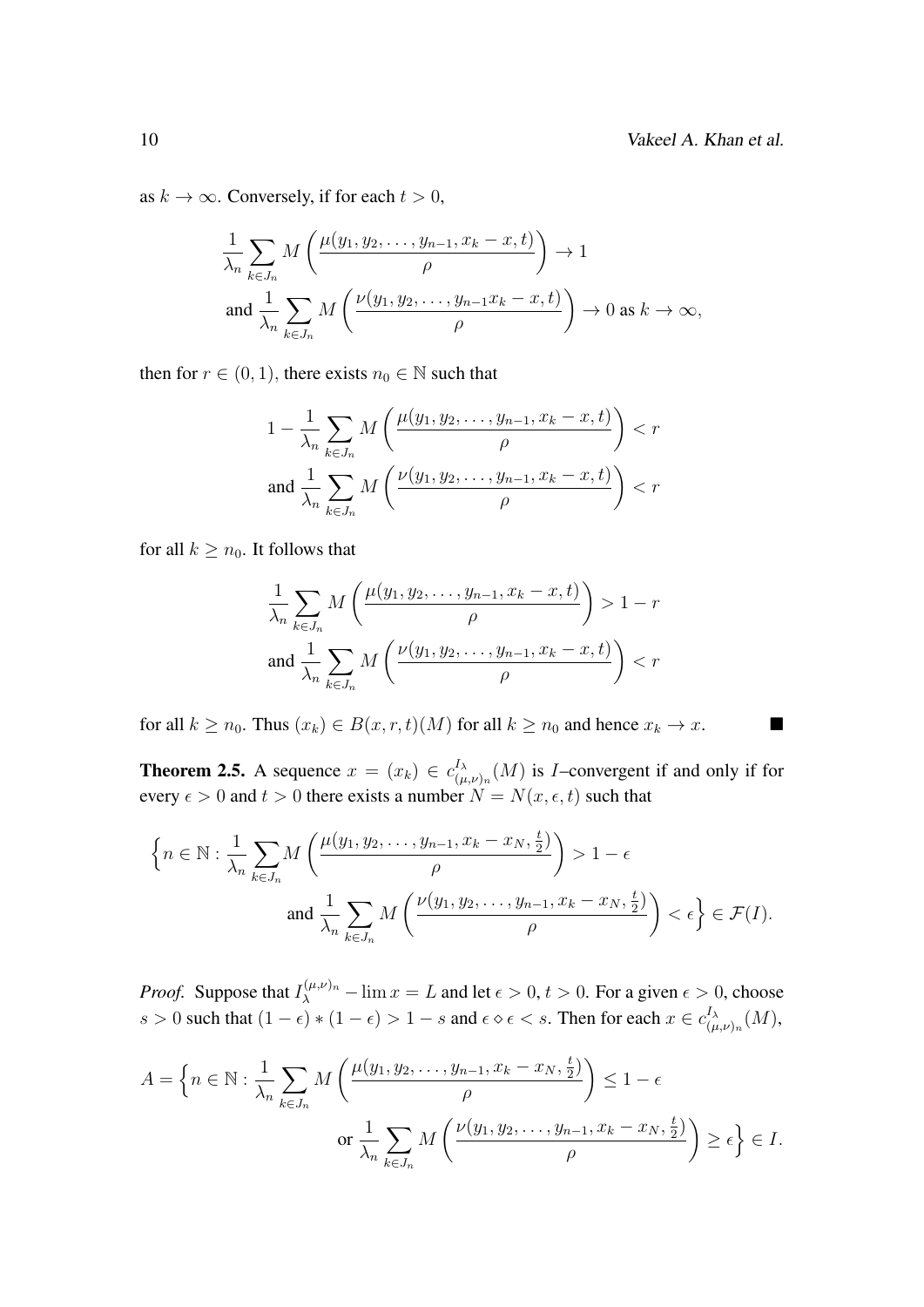On Intuitionistic Fuzzy n–Normed  $I_{\lambda}$ –Convergence of Sequence spaces... 11

which implies that

$$
A^c = \left\{ n \in \mathbb{N} : \frac{1}{\lambda_n} \sum_{k \in J_n} M\left(\frac{\mu(y_1, y_2, \dots, y_{n-1}, x_k - x_N, \frac{t}{2})}{\rho}\right) > 1 - \epsilon \right\}
$$
  
or 
$$
\frac{1}{\lambda_n} \sum_{k \in J_n} M\left(\frac{\nu(y_1, y_2, \dots, y_{n-1}, x_k - x_N, \frac{t}{2})}{\rho}\right) < \epsilon \right\} \in \mathcal{F}(I).
$$

Conversely let us choose  $N \in A$ . Then,

$$
\frac{1}{\lambda_n} \sum_{k \in J_n} M\left(\frac{\mu(y_1, y_2, \dots, y_{n-1}, x_k - L, \frac{t}{2})}{\rho}\right) \le 1 - \epsilon
$$
\nor

\n
$$
\frac{1}{\lambda_n} \sum_{k \in J_n} M\left(\frac{\nu(y_1, y_2, \dots, y_{n-1}, x_k - L, \frac{t}{2})}{\rho}\right) \ge \epsilon.
$$

Now, we show that there exists a number  $N = N(x, \epsilon, t)$  such that

$$
\left\{ n \in \mathbb{N} : \frac{1}{\lambda_n} \sum_{k \in J_n} M\left(\frac{\mu(y_1, y_2, \dots, y_{n-1}, x_k - x_N, t)}{\rho}\right) \le 1 - s
$$
  
or 
$$
\frac{1}{\lambda_n} \sum_{k \in J_n} M\left(\frac{\nu(y_1, y_2, \dots, y_{n-1}, x_k - x_N, t)}{\rho}\right) \ge s \right\} \in I.
$$

For this, define for each  $x \in c_{0}^{I_{\lambda}}$  $\chi^I_{(\mu,\nu)n}(M)$ 

$$
B = \left\{ n \in \mathbb{N} : \frac{1}{\lambda_n} \sum_{k \in J_n} M\left(\frac{\mu(y_1, y_2, \dots, y_{n-1}, x_k - x_N, t)}{\rho}\right) \le 1 - s \right\}
$$
  
or 
$$
\frac{1}{\lambda_n} \sum_{k \in J_n} M\left(\frac{\nu(y_1, y_2, \dots, y_{n-1}, x_k - x_N, t)}{\rho}\right) \ge s \right\} \in I.
$$

Now, we have to show that  $B \subset A$ . Suppose that  $B \subset A$ . Then there exists  $n \in B$  and  $n \notin A$ . Therefore, we have

$$
\frac{1}{\lambda_n} \sum_{k \in J_n} M\left(\frac{\mu(y_1, y_2, \dots, y_{n-1}, x_n - x_N, t)}{\rho}\right) \le 1 - s
$$
\nor

\n
$$
\frac{1}{\lambda_n} \sum_{k \in J_n} M\left(\frac{\nu(y_1, y_2, \dots, y_{n-1}, x_n - x_N, t)}{\rho}\right) \ge s.
$$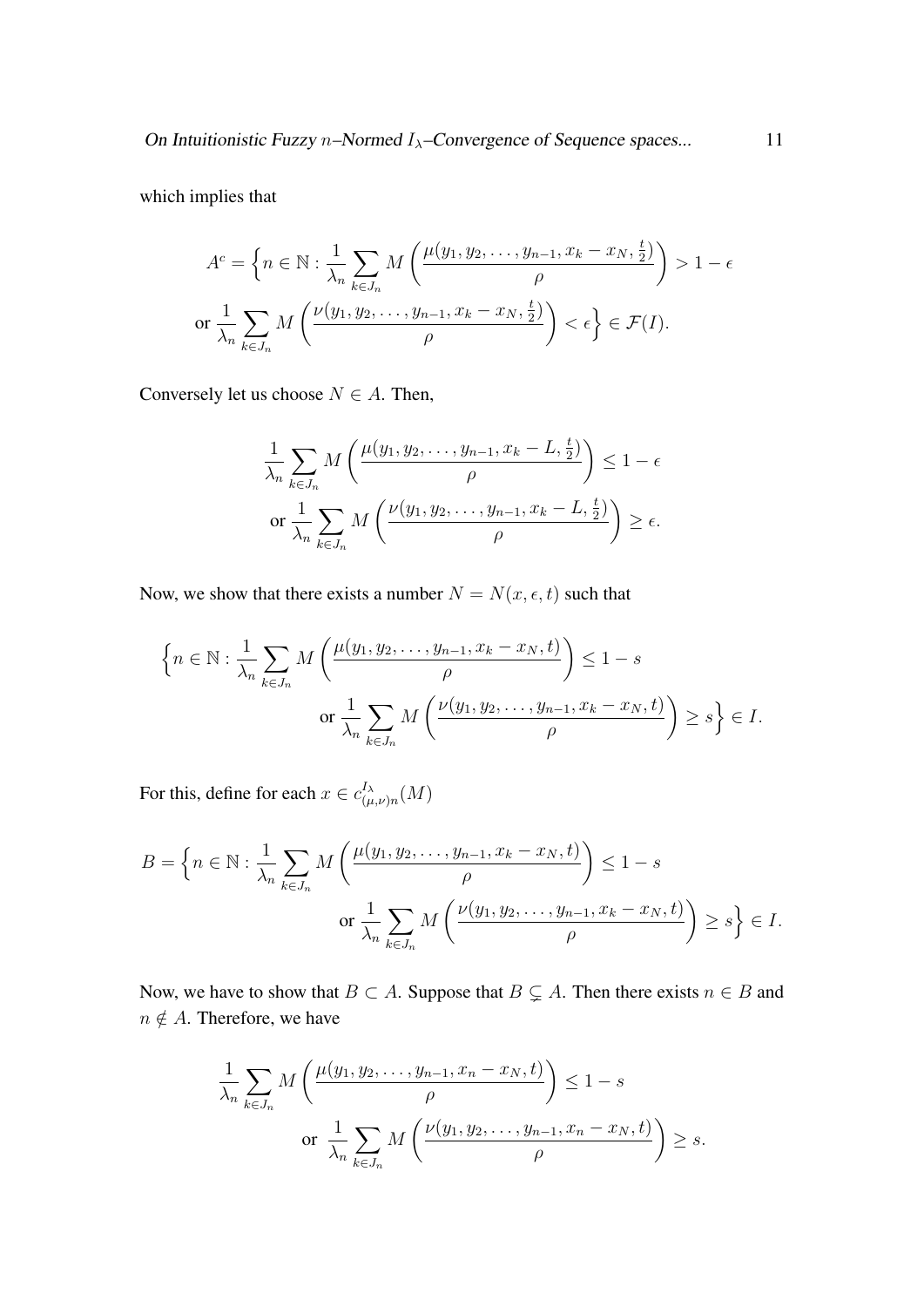In particular 
$$
\frac{1}{\lambda_n} \sum_{k \in J_n} M\left(\frac{\mu(y_1, y_2, \dots, y_{n-1}, x_k - L, \frac{t}{2})}{\rho}\right) > 1 - s.
$$
 Therefore, we have\n
$$
1 - s \ge \frac{1}{\lambda_n} \sum_{k \in J_n} M\left(\frac{\mu(y_1, y_2, \dots, y_{n-1}, x_n - x_N, t)}{\rho}\right)
$$
\n
$$
\ge \frac{1}{\lambda_n} \sum_{k \in J_n} M\left(\frac{\mu(y_1, y_2, \dots, y_{n-1}, x_n - L, \frac{t}{2}) * \mu(y_1, y_2, \dots, y_{n-1}, x_N - L, \frac{t}{2})}{\rho}\right)
$$
\n
$$
\ge (1 - \epsilon) * (1 - \epsilon) > 1 - s.
$$

which is not possible. On the other hand

$$
\frac{1}{\lambda_n} \sum_{k \in J_n} M\left(\frac{\nu(y_1, y_2, \dots, y_{n-1}, x_n - x_N, t)}{\rho}\right) \ge s
$$
\nor

\n
$$
\frac{1}{\lambda_n} \sum_{k \in J_n} M\left(\frac{\nu(y_1, y_2, \dots, y_{n-1}, x_n - x_N, \frac{t}{2})}{\rho}\right) < s
$$

In particular  $\frac{1}{\lambda_n} \sum$  $k \in J_n$ M  $\left(\frac{\nu(y_1, y_2, \ldots, y_{n-1}, x_N - L, \frac{t}{2})}{\nu(y_1, y_2, \ldots, y_{n-1}, x_N - L, \frac{t}{2})}\right)$ ρ  $\setminus$  $\lt s$ . Therefore, we have

$$
s \leq \frac{1}{\lambda_n} \sum_{k \in J_n} M\left(\frac{\nu(y_1, y_2, \dots, y_{n-1}, x_n - x_N, t)}{\rho}\right)
$$
  

$$
\leq \frac{1}{\lambda_n} \sum_{k \in J_n} M\left(\frac{\nu(y_1, y_2, \dots, y_{n-1}, x_n - L, \frac{t}{2}) \diamond \nu(y_1, y_2, \dots, y_{n-1}, x_N - L, \frac{t}{2})}{\rho}\right)
$$
  

$$
\leq \epsilon \diamond \epsilon \leq s,
$$

which is not possible. Hence,  $B \subset A$ .  $A \in I$  implies  $B \in I$ .

### 3. CONCLUSION

In this paper, we introduced some new intuitionistic fuzzy  $n$ –normed sequence spaces by using the idea of Orlicz function and the notion of  $I_{\lambda}$ –convergence, that is,  $c^{I_{\lambda}}_{\ell}$  $\frac{I_{\lambda}}{(\mu,\nu)_n}(M)$  and  $c_{0(}^{I_{\lambda}}$  $\int_{0(\mu,\nu)_n}^{\lambda} (M)$  and studied some topological and algebraic properties of these spaces. These definitions and results in this paper provide new tools to deal with the convergence problems of sequences occurring in many branches of science and engineering.

#### 4. AUTHORS CONTRIBUTIONS

All authors of the manuscript have read and agreed to its content and are accountable for all aspects of the accuracy and integrity of the manuscript.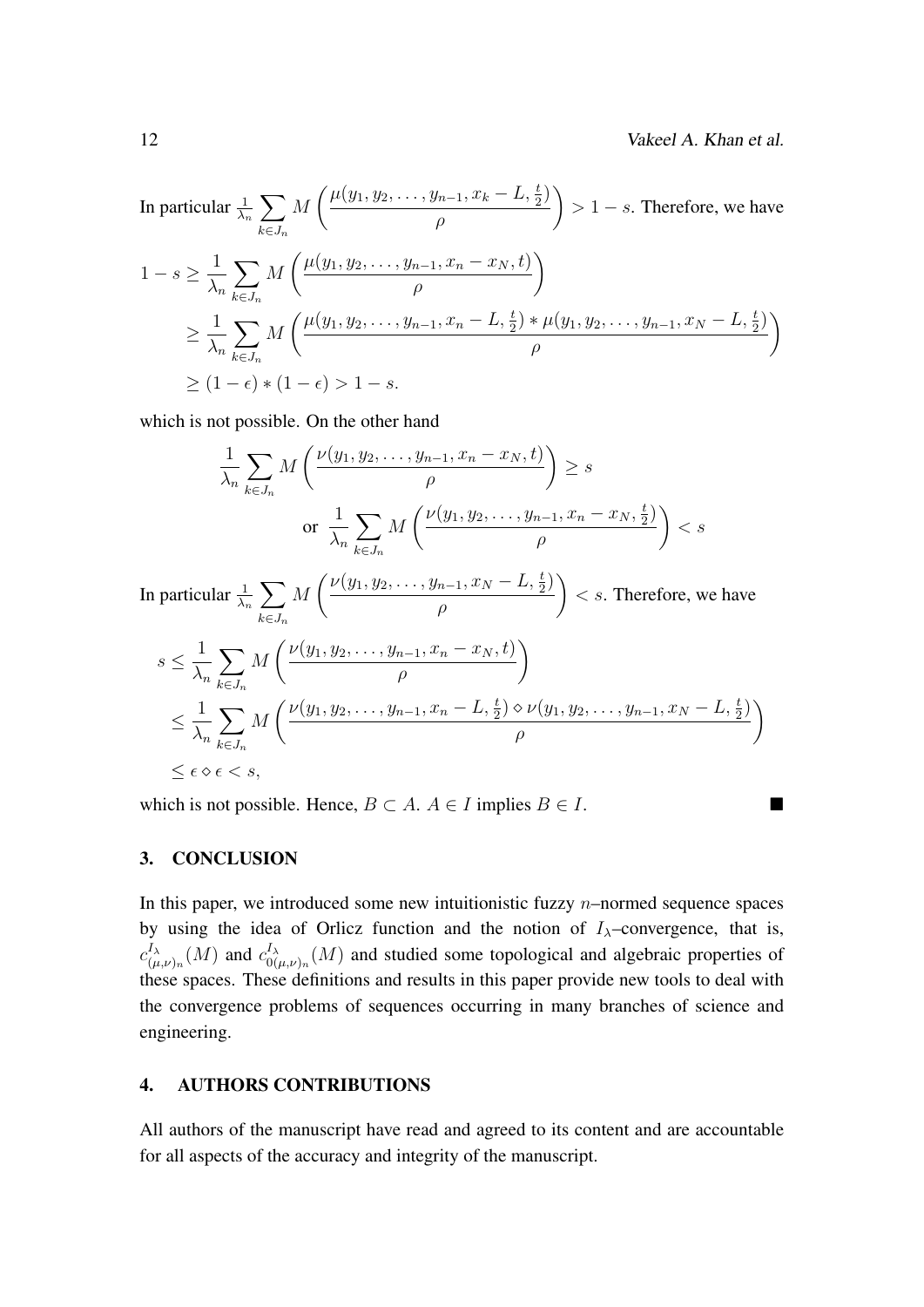## 5. AUTHOR DETAILS

Vakeel A. Khan received the M.Phil. and Ph.D. degrees in Mathematics from Aligarh Muslim University, Aligarh, India. Currently he is a Associate Professor at Aligarh Muslim University, Aligarh, India. A vigorous researcher in the area of Sequence Spaces , he has published a number of research papers in reputed national and international journals, including Numerical Functional Analysis and Optimization (Taylors and Francis), Information Sciences (Elsevier), Applied Mathematics Letters (Elsevier), A Journal of Chinese Universities (Springer- Verlag, China).

Abdullah. A. H. Makharesh received M.Sc degree from Dr. Babasaheb Ambedkar Marathwada University and is currently a Ph.D. scholar at Aligarh Muslim University.

Mohammad Faisal Khan, Assistant Professor in Department of Mathematics, Saudi Electronic University, Riyadh, 602002, Saudi Arabia.

Sameera A. A. Abdullah received M.Sc degree from Aligarh Muslim University and is currently a Ph.D. scholar at Aligarh Muslim University.

Kamal M. A. S. Alshlool received M.Sc degree from Aligarh Muslim University and is currently a Ph.D. scholar at Aligarh Muslim University.

## 6. COMPETING INTERESTS

The authors declare that they have no competing interests.

## <span id="page-12-0"></span>7. ACKNOWLEDGMENT

The authors would like to thank the referees and the editor for their careful reading and their valuable comments.

## **REFERENCES**

- <span id="page-12-2"></span>[1] T Bag and SK Samanta. Finite dimensional intuitionistic fuzzy normed linear spaces. *Ann. Fuzzy Math. Inform*, 6(2):45–57, 2013.
- <span id="page-12-3"></span>[2] Pradip Debnath and Mausumi Sen. Some results of calculus for functions having values in an intuitionistic fuzzy n-normed linear space. *Journal of Intelligent & Fuzzy Systems*, 26(6):2983–2991, 2014.
- <span id="page-12-1"></span>[3] H Fast. Sur la convergence statistique. In *Colloquium Mathematicae*, volume 2, pages 241–244, 1951.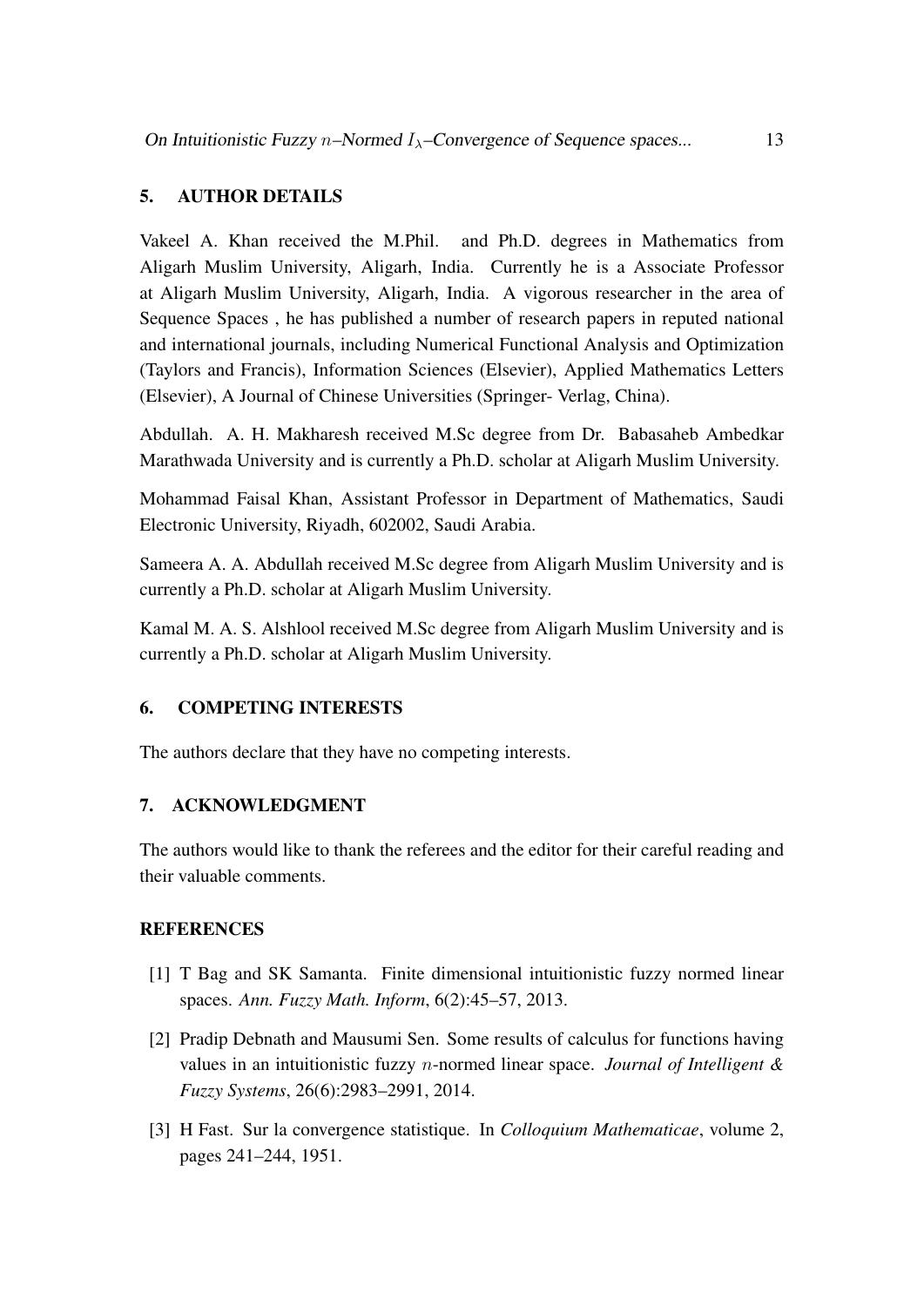- <span id="page-13-9"></span>[4] Vakeel A Khan, Kamal MAS Alshlool, M Abdullah, and Sameera AA Abdullah. On spaces of ideal convergent Fibonacci difference sequence defined by Orlicz function. *Sigma*, 37(1):143–154, 2019.
- <span id="page-13-2"></span>[5] Vakeel A Khan, Kamal MAS Alshlool, Sameera AA Abdullah, Rami KA Rababah, and Ayaz Ahmad. Some new classes of paranorm ideal convergent double sequences of σ-bounded variation over n-normed spaces. *Cogent Mathematics & Statistics*, 5(1):1460029, 2018.
- <span id="page-13-10"></span>[6] Vakeel A Khan, Hira Fatima, Sameera AA Abdullah, and Kamal MAS Alshlool. On paranorm  $BV\sigma$  I-convergent double sequence spaces defined by an Orlicz function. *Analysis*, 37(3):157–167, 2017.
- <span id="page-13-3"></span>[7] Vakeel A Khan, Abdullah AH Makharesh, Kamal MAS Alshlool, Sameera AA Abdullah, and Hira Fatima. On fuzzy valued lacunary ideal convergent sequence spaces defined by a compact operator. *Journal of Intelligent & Fuzzy Systems*, 35(4):4849–4855, 2018.
- <span id="page-13-4"></span>[8] Vakeel A Khan, Rami KA Rababah, Kamal MAS Alshlool, Sameera AA Abdullah, and Ayaz Ahmad. On ideal convergence Fibonacci difference sequence spaces. *Advances in Difference Equations*, 2018(1):199, 2018.
- <span id="page-13-11"></span>[9] Vakeel A Khan and Sabiha Tabassum. On ideal convergent difference double sequence spaces in n-normed spaces defined by Orlicz function. *Theory and Applications of Mathematics & Computer Science*, 3(1):90–98, 2013.
- <span id="page-13-6"></span>[10] Nabanita Konwar and Pradip Debnath.  $i_{\lambda}$ -convergence in intuitionistic fuzzy n-normed linear space. *Annals of Fuzzy Mathematics and Informatics*, 07 2016.
- <span id="page-13-0"></span>[11] P Kostyrko, M Macaj, and T Šalát. Statistical convergence and  $I$ -convergence. *Real Analysis Exchange*, 1999.
- <span id="page-13-1"></span>[12] Pavel Kostyrko, Władysław Wilczyński, Tibor Šalát, et al. *I*-convergence. *Real analysis exchange*, 26(2):669–686, 2000.
- <span id="page-13-7"></span>[13] Krasnoselski˘ı, Mark Aleksandrovich. *Convex functions and Orlicz spaces*, volume 4311. US Atomic Energy Commission, 1960.
- <span id="page-13-8"></span>[14] Joram Lindenstrauss and Lior Tzafriri. Orlicz sequence spaces. In *Classical Banach Spaces I*. 1971.
- <span id="page-13-5"></span>[15] Mohammad Mursaleen. λ-statistical convergence. *Mathematica Slovaca*, 50(1):111–115, 2000.